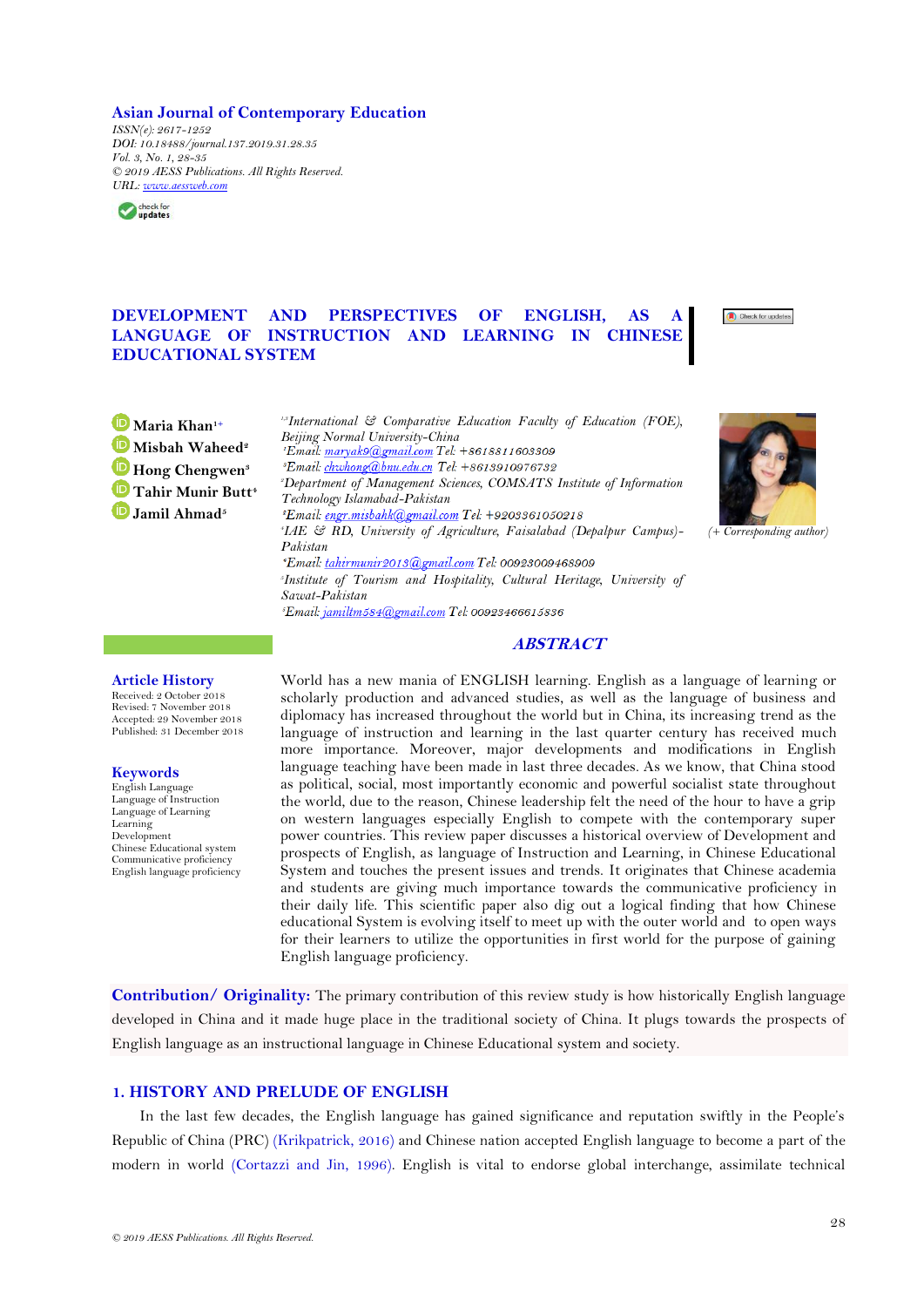information and scientific proficiency, nurturing commercial advancement, and contributing in worldwide struggle [\(Ross, 1992\)](#page-6-2). Almost 2 billion people are trying to learn English worldwide including Pakistan, India, Latin America, South East Asia, and China. Under the opening up policy program the government of PRC stepped in contemporary global modernization struggle [\(Ross, 1992;](#page-6-2) [Maley, 1995;](#page-6-3) [Cortazzi and Jin, 1996;](#page-6-1) [Hu, 2002;](#page-6-4) [Zhang](#page-7-0)  [and Zeegers, 2010\)](#page-7-0) and this change introduced rule of law that head starters since grade 6 start learning English language due to which China is falling in the category of the largest English speaking nation in the world. Consequently, it has become a national, societal rather industrial esteem of every individual in Chinese society at large to acquire English adeptness [\(Cortazzi and Jin, 1996;](#page-6-1) [Hu, 2002;](#page-6-4) [Krikpatrick, 2016\)](#page-6-0). In the late 1970s, English has played a vibrant role, as a dynamic connection concerning China's succeeding renovations in socio-politico and, economic concerns and as hastening contemporary advances exchanges with outer world. China is growing its contributions all over the world in the fields of economy, social and politics, because of which the trend of learning English as a second language is increasing in the mainland of China. So many business companies in Asia are spreading their business in all over the world especially in Asia, which creates jobs for locals; this fashion boosts the Chinese students to take up advantage in the form of English language as a tool for the job, also to take advantage to study abroad. English language is serving as a source of link or communication between China and other parts of the world [\(Maley, 1995\)](#page-6-3). Many students learn English language for so many reasons, likewise in search of opportunities, for better job, to study abroad, to establish their businesses, some learn because they want to go to visit other countries. Learning foreign language always comes with challenges of new words, different grammar, and sometimes-strange pronunciation too and for the Chinese learners these concepts of grammar and pronunciation are really the uphill tasks. English as a second language for the Chinese students comes up with the unique scenario as they have tones in their own language as compared to phonetics in English and characters or symbols as compared to alphabets and a need of grammar and articles that are absent in Chinese language [\(Pavlik,](#page-6-5)  [2012\)](#page-6-5).

This study is based on detailed review and evaluation of secondary data where the previous literature teaches and studies China transition towards the acceptance of English as the language of teaching and learning. Different databases related to the language have been searched to create a clear picture of developing English as a teaching language, early and present, in the system of education in China. This scientific review study is an effort to examine the research repository yield on development and perspectives of the English; as the language of instruction in Chinese education system in China, formed at the turn of the century and to allocate the nature of this body of research. This methodical review concentrates on the research productivity published in journals internationally over last three decades. This paper construct the implication how English Language Teaching (ELT) English as a Foreign Language (EFL) established and since 1970 till 2018 and what are its perspectives and implications for the future measures of China. The areas this review encompasses are language learning developments, culture and arising situation in China.

### *1.1. Development of English Language in China*

At the end of the 1970s worldwide academic community had become progressively acquainted with research in learning foreign language in China [\(Wenfeng and Gao, 2008\)](#page-7-1) but before this period there is found less attention towards the development of English Language in China [\(Bolton and Graddol, 2012\)](#page-6-6). Chinese history in itself is keeping very strange attraction for outer world especially for European and Western world. Many different aspects of Chinese culture, which have attracted the West, are the utter size of its population, its mysterious culture, and the difficulty of its language. At the same time, Western world has attracted China with its technological advancements, its traditional miscellany inside the slight universe, and among other dialects English has developed itself as the lingua franca of the world. The desire of China to join the World Trade Organization (WTO) in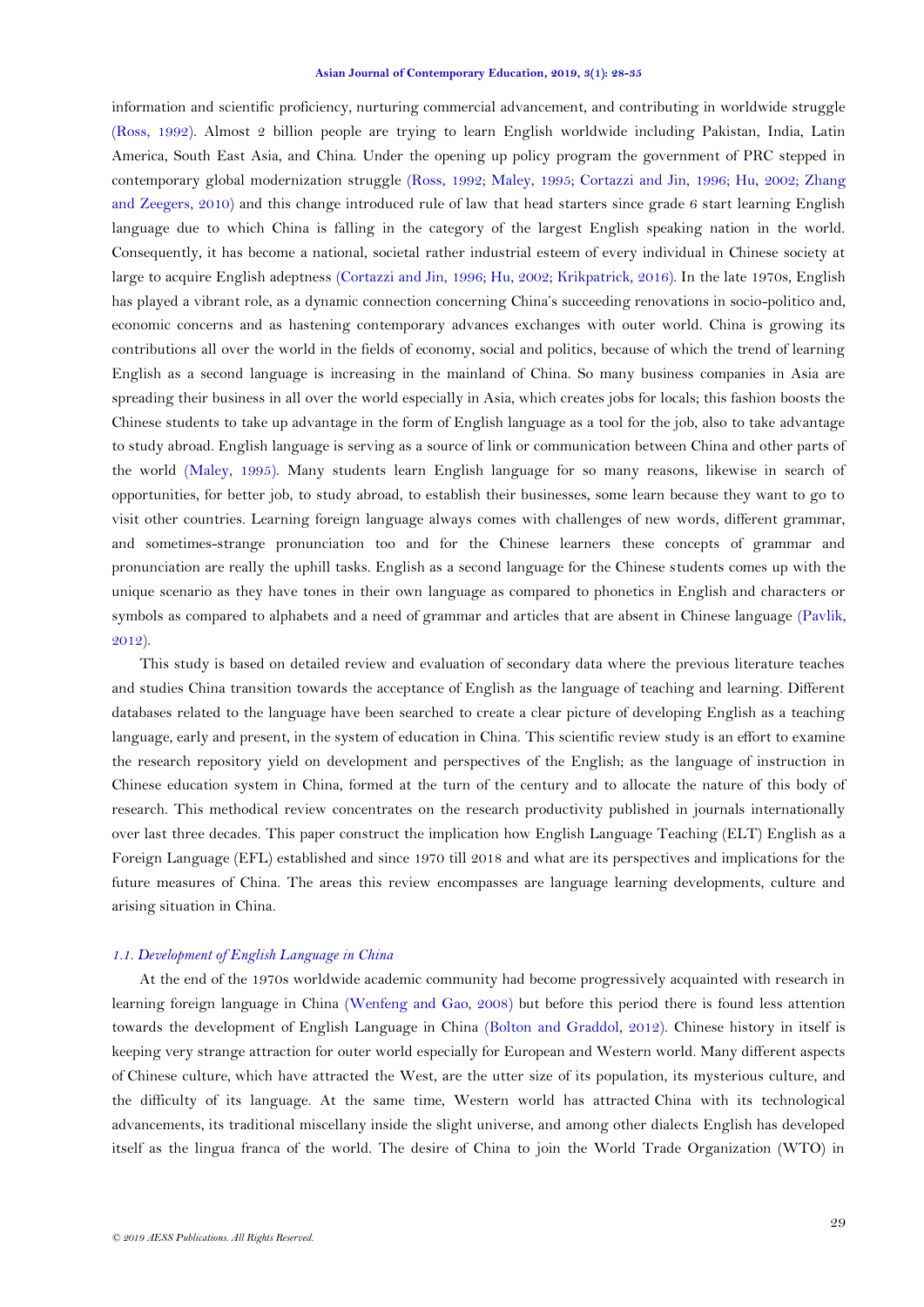2001, China has welcomed and listened politely to leaders of Western countries as they gave their views on democracy and human rights [\(Lam, 2002;](#page-6-7) [Bolton and Graddol, 2012\)](#page-6-6).

## *1.2. Establishment of language Translating programs*

In past there was less responsiveness can be found towards the growth of English language in China but it has a complex historical account [\(Bolton and Graddol, 2012\)](#page-6-6). It started growing since early years of the 17<sup>th</sup> century through the Chinese pidgin English period which was cultural and linguistic contact between China and outer world [\(Bolton, 2002;](#page-5-0) [Bolton, 2003;](#page-5-1) [Bolton and Graddol, 2012\)](#page-6-6). English learning has been started from the "missionary schools and the thirteen Christian colleges" which are today turned into prominent institutions of higher education in China [\(Bolton and Graddol, 2012\)](#page-6-6). Establishment first interprets" college of Tongwen Guan in Peking during mid-nineties was the first conscious effort of PRC towards teaching English [\(Adamson, 2002;](#page-5-2) [Lam,](#page-6-7)  [2002;](#page-6-7) [Bolton and Graddol, 2012\)](#page-6-6). In 1978, it was first time a program for "Converters and Interpreters" was initiated in 'Beijing Foreign Language Institute'. The program was later established in "Beijing Foreign Studies University" which is a prominent school for interpretation. A team of US international Communication agency has expressed their opinion very positively by visiting Chinese five cities, many of the Chinese educational institutions and greatly welcomed the China"s reasons for learning English. A summary, of the American visit on the Chinese wish of entering in the world of English Language learners, was express in two ways, firstly, the Chinese vision to learn English predominantly as an indispensable instrument that expedite admittance to contemporary developments and Secondly, to promote the language of business, trade and socio political indulgent with other outer world and Chinese nation [\(Cowan](#page-6-8) *et al.*, 1979). In two prominent institutions of the People"s Republic of China, the State Education Commission and British Council, to learn English as a second language is obligatory because, it has the status of scientific language and language of business, transnational tourism and transportation. The most of programs are in English which bound them to learn English and other languages are fall short of this facilitation of superiority [\(Bowers, 1995\)](#page-6-9).

### *1.3. Status of Learning English Language in different Parts of China*

Geographically China is very vast and has different regions administratively. So the thinkers and educationists have took this thing in mind that before getting on the educational reforms or any academic change the difficulty in regard to geographical construction of China should be considered [\(Maley, 1995\)](#page-6-3). In far flung and less developed areas of china learning and teaching English language is huge different as compare to big cities which highlight the regional discrepancy [\(Hu, 2002\)](#page-6-4). However, in different parts of PRC, there lie adequate wide-ranging accounts of the learning of English to remind us of the pendulum swings of China"s history this century [\(Maley, 1995\)](#page-6-3). In 1954 Russian language replaced the English language in Chinese schools" curricula and stood the single foreign language of instruction in Chinese schools. However, in very next year the Ministry of Education resumed English as the language of instruction in secondary schools. In 1962 English language was made part and parcel of the entrance exam for higher secondary education that established the prominence of English. This step launched a good stage in China for English Language Teaching [\(Price, 1971\)](#page-6-10). In 1902 it was first time during Qing Dynasty English was included in the syllabus of schools till the time of the nationalists government [\(Adamson, 2002;](#page-5-2) [Lam, 2002;](#page-6-7) [Bolton](#page-6-6)  [and Graddol, 2012\)](#page-6-6).

## *1.1.3. Establishment of English Language during Cultural Revolution*

The Chinese pendulum swung, and the progress made in the early 1960s was swept aside by the Cultural Revolution, which began in 1966 and lasted for ten dreadful years. English was .again banned in schools and it really interrupted the educational and economic evolution of China [\(Hu, 2002\)](#page-6-4). During the Cultural Revolution, when workers' propaganda teams for the spreading of Mao Tse-Tung's thoughts came to China's colleges, classes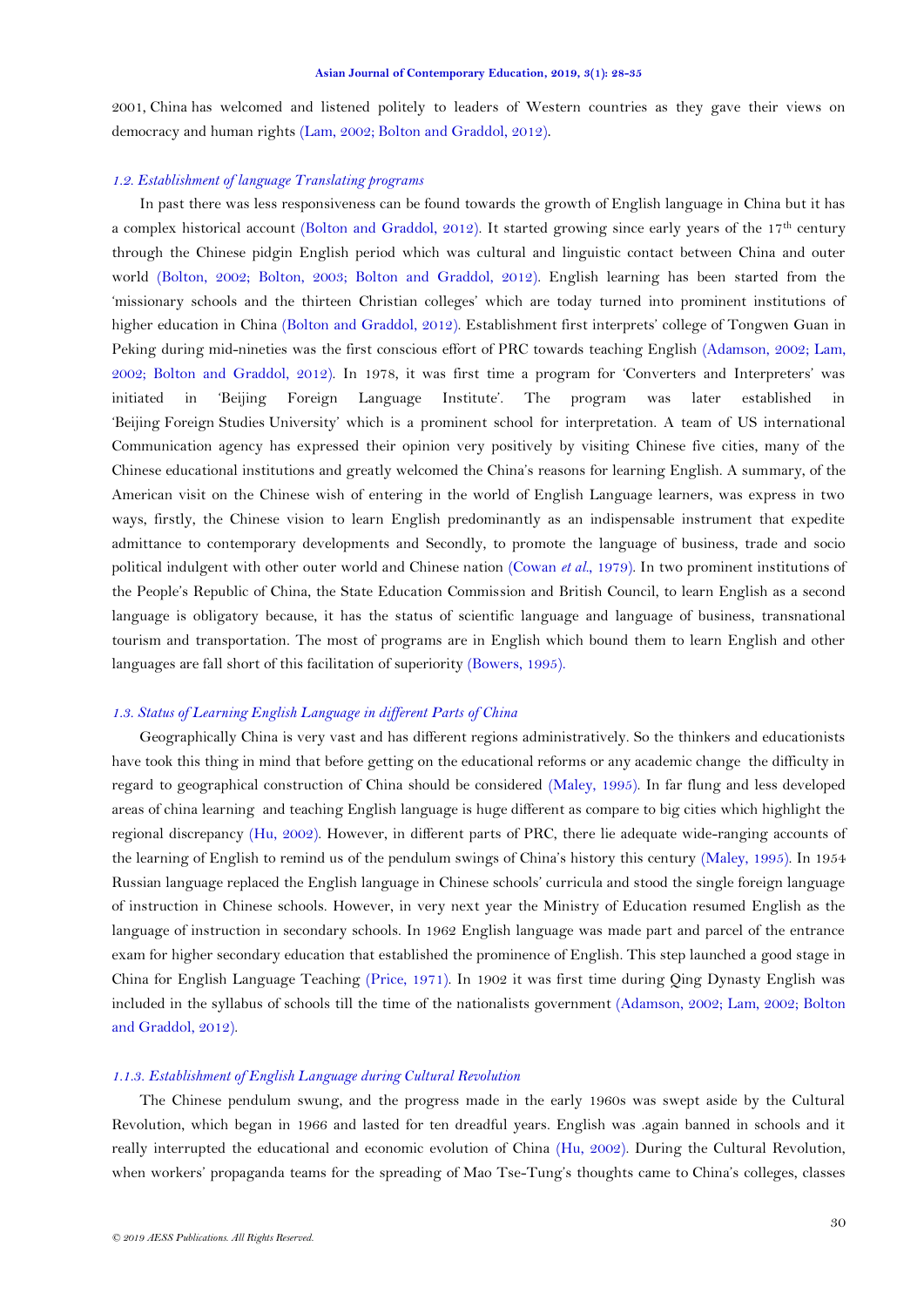#### **Asian Journal of Contemporary Education, 2019, 3(1): 28-35**

were stopped altogether, and the students travelled instead all over the country in order to take part in criticism and debate and to exchange revolutionary experiences". Learning a foreign language objective and impulse was entirely became a challenge [\(Ross, 1992;](#page-6-2) [Hu, 2002\)](#page-6-4). Officially schools, colleges, universities were barred and curricula was terminated to flourish in the educational system of China [\(Hu, 2002\)](#page-6-4).

## *1.4. Development of English Language after Cultural Revolution*

In the year 1978, a vital conference on English as language of instruction for another time established eminence of English language in Chinese schools for the subject of mathematics and Chinese. Till the end decade English subject became the obligatory to enter for graduate studies and electronics mass media was broadcasting English learning programs to fulfil the English learning needs of masses. For one thing, China"s own language is liable to become of more global importance in the future that replacing the oligarchy of Chinese and Spanish. Nevertheless, at this stage in the last few years of the millennium, it appeared that at the beginning of the new era China wanted it badly for industrial, scientific and commercial expansion to become biggest economic giant on the face of the earth [\(Boyle, 1980\)](#page-6-11). To deal with this purpose China was in need of good amount of English Proficient in quantity and quality [\(Maley, 1995\)](#page-6-3).

### *1.5. Perspectives of English as a Language of Instruction in China*

Culture is one of the important components to learn language, hence without understanding a culture English teaching or learning is not effectively conceivable [\(Fu, 1986;](#page-6-12) [Hu, 2002\)](#page-6-4). Recently, most of teachers learnt, taught English, and completed their higher education in China, due to which they lack experience of living abroad, this instance brought unfavorable state in the development of the English language teaching (ELT) [\(Hu, 2002\)](#page-6-4). Government of People republic of China (PRC) instigated English Teachers Training program under which to experience English culture English teachers were sent to abroad, but comparatively with the aggregate of English teachers in China this transportation of teachers was very small [\(Zhou, 2014\)](#page-7-2). Actually this program was costly and lack of funds remained an issue that seems to be resolved in this future [\(Neave, 2000\)](#page-6-13).

### *1.6. Development of English as the Language of Instruction for Teaching*

The most significant change in English Language Teaching (ELT) in China is the rise in the number of teachers and learners [\(Maley, 1995\)](#page-6-3). In 1957, there were only 843 full time middle school teachers, of English in the whole China, compared to 1995 figures of about 400,000 middle school teachers of English and approximately 28,000 at tertiary level (ibid). In the beginning of the  $20<sup>th</sup>$  century above 57 million regular students in Chinese schools and universities were being taught English [\(Zhou and Chen, 1991\)](#page-7-3) and 150 million students occasionally were learning English or more conservative estimates of around 200 million users of English [\(Yong and Campbell,](#page-7-4)  [1995\)](#page-7-4). This development of English is informally supported in a variety of ways, e.g. through the media. National and provincial TV channels show the news, films, and other programmes in English (as well as in other languages). There are English lessons broadcast on TV and radio, which attracted large number of audiences. The English language newspaper *China Daily* has a large circulation nationwide, while Hong Kong has a thriving English language press. In parks in many large cities, 'English corners' have spontaneously sprung up, where people meet every week to practice English informally. After the inception of China ELT growth has been passed through many ups and downs (ibid). ELT course books should be taught trough assistive Audio Visual (AV) aids like multimedia software [\(Cortazzi and Jin, 1996\)](#page-6-1). This software is very expedient to use that students can learn English even at home [\(Warschauer, 2000;](#page-7-5) [Lin, 2005\)](#page-6-14). Hence, for the purpose of national advancement, transformation, English langue has been extensively established as a practical instrument. Sometimes in conflict with the view that English might also be a pathway to individual and cultural transformation, a spiritual pollution, harmful for Chinese identity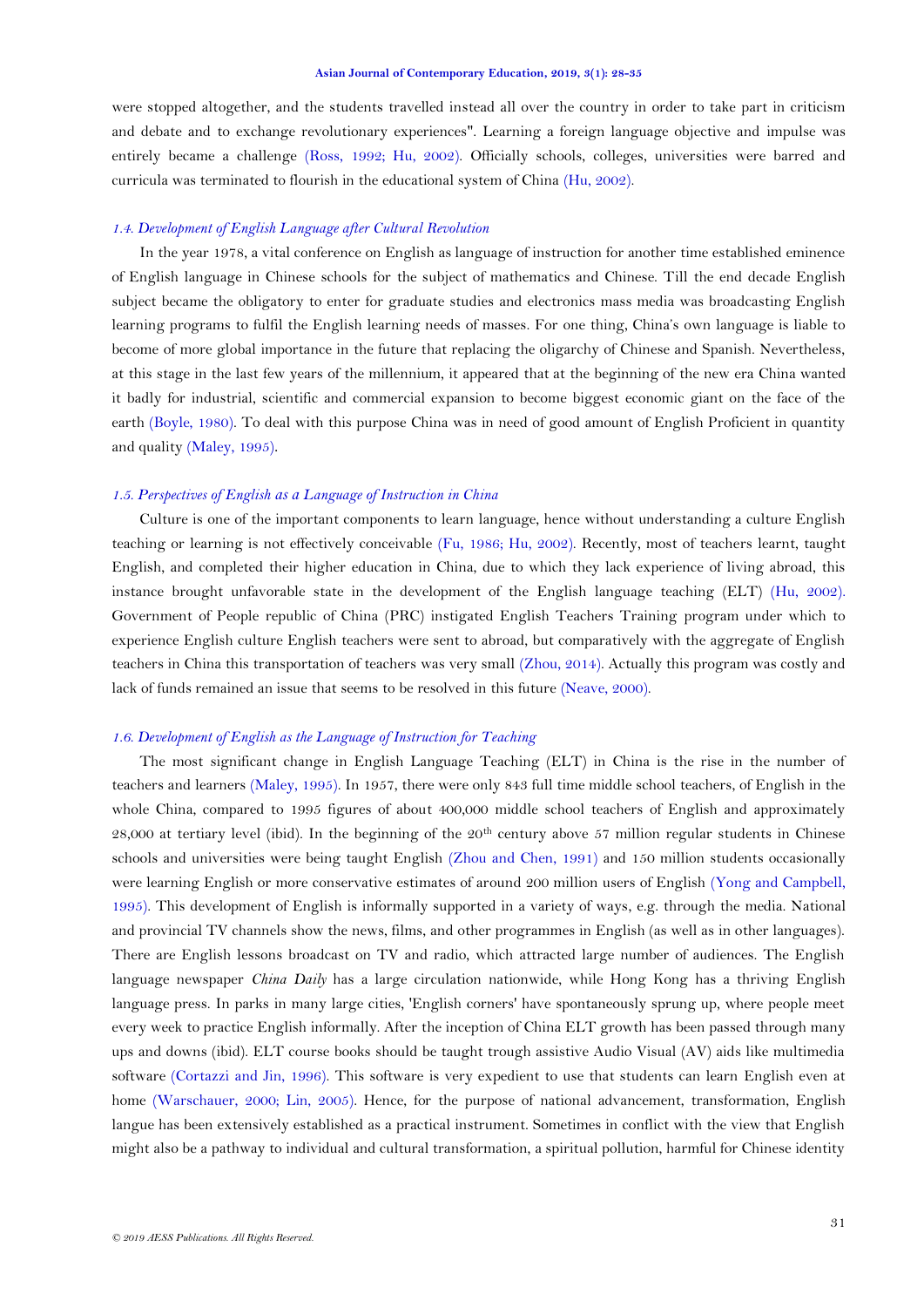(Ward *et al.*[, 1995\)](#page-6-15). Chinese Education is still going through the sway of Confucianism but modifying itself according to the patterns of American system of education [\(Pavlik, 2012\)](#page-6-5).

### **2. ENGLISH LANGUAGE INSTRUCTION, TRAINING AND MARKET IN CHINA**

With China's economy and internationalization advancing, there is perpetually an accumulative appeal for acquisition of English and the occurrence of an English language learning business was outcome of the incredible market claim [\(Krikpatrick, 2016\)](#page-6-0). The business functions on a market appliance, where the resource, claim, struggle, and value, etc, interact in influencing its development. Certainly, that the market will expand by each day, and fascinate fresh stakeholders. However, in advance making any share, they must be aware that branding competition will be the theme of the market development, where teaching approaches, foreign faculty teachers accessibility, scientific investigation for enhancing training programs, and industrial approach will make a big difference, when the training quality will be guaranteed [\(Jiancheng, 2010\)](#page-6-16). The status of the English language has been shifted from foreign to second language due to the usage of English as language of instruction [\(Maoying, 2003\)](#page-6-17). In the point of fact, vital variation brought by inclusion of the English as language of instruction in primary schools. The strategic standpoint and supplementary emphasis of Chinese regime on teaching English will readily establish English as second language in country [\(Hui, 2001\)](#page-6-18). New researchers have recommendations for learning English language from the primary level in their chinese schools instead starting from kindergarten [\(Yadong, 2016\)](#page-7-6).

### *2.1. Challenges and Consequences of EFL and ELT in China*

The cumulative economic and political involvement of China has expanded education of English majors, who are, on the other hand, affected by the worldwide and domestic fluctuations as well. Since the launch of opening up policy of contemporary China for embracing the outer world and modernization a huge concentration on teacher education is being made [\(Hu, 2002\)](#page-6-4). There are many errors in English learning materials. Although there are no spelling errors, there are many non-standard English words. English learning materials do not teach native English. The capabilities of authors are limited, because they are native Chinese, without the possibility of translating the English environment, which misleads students from generation to generation, if no one can correct the errors. [Krikpatrick \(2016\)](#page-6-0) in his book "English Language Education Policy in Asia" mentions some policy issues and challenges are appeared for the future industry of China. English language expansion opportunities and activities are at rise in China. In universities student organize English language clubs or activities in the form English corner groups, to improve their English language skills [\(Krikpatrick, 2016\)](#page-6-0). Prospectively in few primary and middle schools ELT would be used for teaching few courses [\(Hu and Alsagoff, 2010\)](#page-6-19) and about thirty four Chinese universities currently offered varied purely and semi English taught or mixed with Chinese instruction, programs and courses in different disciplines [\(Krikpatrick, 2016\)](#page-6-0). According to [Bolton and Graddol \(2012\)](#page-6-6) recently, English learners in China are over reaching one third of the China"s total population is learning English language due to the swift increase of the private English language learning institutes. This situation raised many sociolinguistics inclinations of English language in contemporary Chinese culture. One of the most important "link between money and English has been imbricated in the discourse of English in the Middle kingdom since the days of "pidgin"(from business") English, but alive and well in current discourses, not least because of the perceived instrumental and pragmatic attractions of the language" [\(Bolton and Graddol, 2012\)](#page-6-6). He further expresses that English language has more prominent role to play in China without having official status as compare to those countries where it has official status like Pakistan or India, which is the point to ponder [\(Krikpatrick, 2016\)](#page-6-0). So, there is need to revise the language policies in higher education learning institutions to bring a multilingual realm to connect China through education and research [\(Kirkpatrick, 2014\)](#page-6-20). Since 2010 above 200 Chinese academic journals are publishing exclusively in English [\(Montgomery, 2013\)](#page-6-21). It is not only confined to the language of Educational institutions" publication or journals in China but also became the language of electronic media and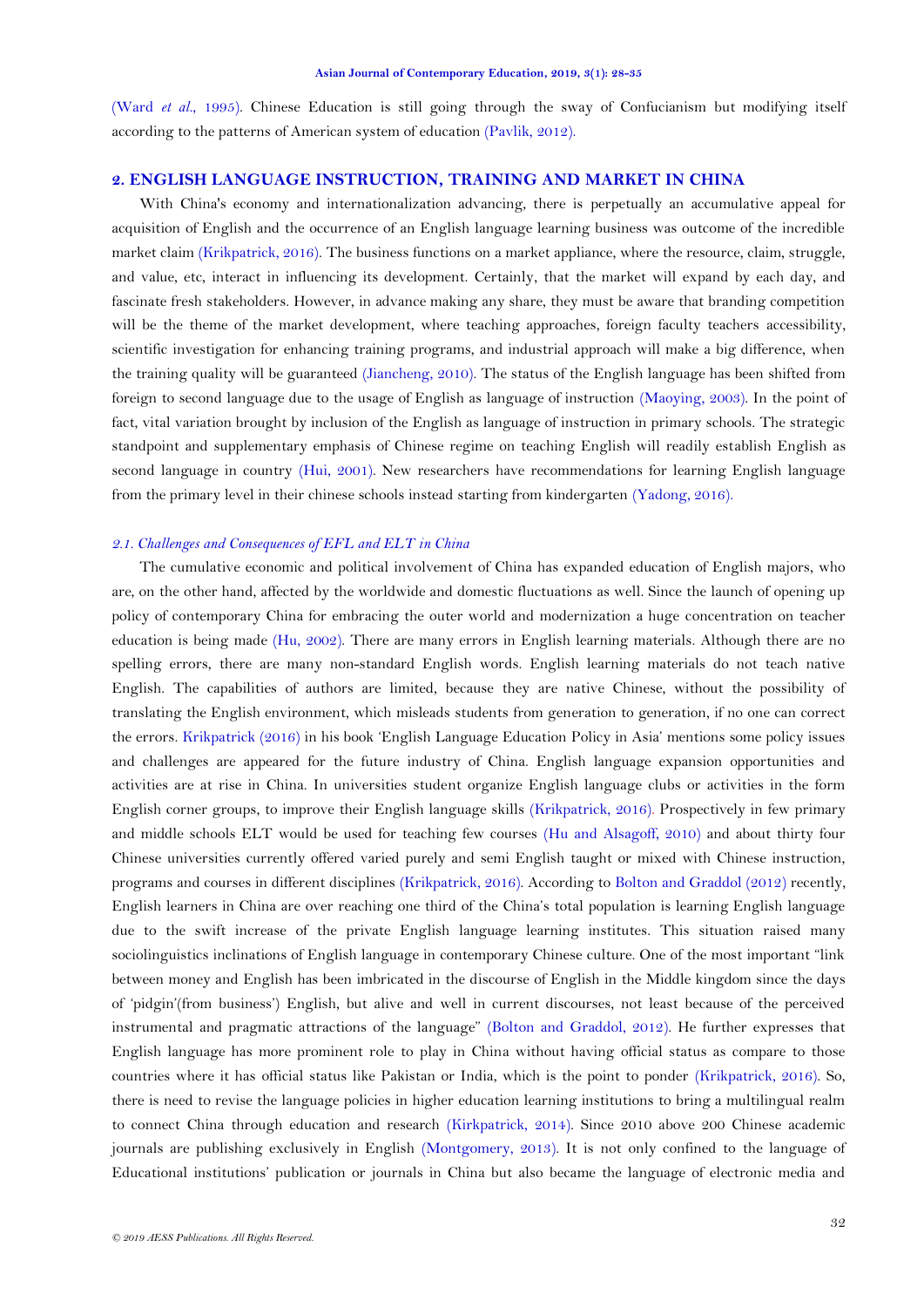print media as well. English is used to broadcast and print varied programs [\(Gil and Adamson, 2011;](#page-6-22) [Krikpatrick,](#page-6-0)  [2016\)](#page-6-0). Tourism is a prominent reason to expand behind the exchange of language, one of the biggest establishing industries in China and providing a good chance to the Chinese people to improve their language proficiency with native speakers [\(Krikpatrick, 2016\)](#page-6-0). Apart from this modern music industry is appeared to recognize Chinese language by adding Chinese expressions and verses in musical numbers to make their compositions appealing and attractive for international listeners (ibid). English language has become an important part of the social life of people, as it starts interrupting individual learner"s life from primary school to getting jobs or doing business which can be summarized in [Zhang and Zeegers \(2010\)](#page-7-0) words "part of what it means to be a Chinese citizen". In the neoliberal free market south Asian states are tend to learn English language at the expense of their local languages [\(Sah, 2018\)](#page-6-23).

### **3. CONCLUSIONS, SUGGESTIONS AND RECOMMENDATIONS**

Is English fashion good or horrific in case of China? Is English language washing away the Chinese language? It is not like that, Chinese language (the native language) is the life for Chinese people, but English is the world's second language, which has become an important part of China's educational, political, and economic system. Chinese History of culture and its different philosophies of learning and teaching have definitely influenced the English teaching and learning in China. There is need to improve teaching English in colleges by doing scientific research and suggest to English teachers better teaching strategies. Different studies can be conducted in this regard for instance on instructional approaches, assessment methods, innovative course books and outstanding workbooks or manuals from abroad, English instructional methods and courses etc. English language will definitely contribute in China to become the giant of technologies and trade because only ELT is not adequate, but most importantly quality of ELT matters. Teaching English in China should not only develop the reading skill, rather it should develop the listening and speaking skills as well. This intention could be appropriate in classrooms students are taught about culture abroad as well. Currently, it is additionally imperative for learners to maneuver and advance their communication aptitude. This is the right stage we can alleviate the occurrence of "deaf English" and "dumb English" (mean learners may not correctly understand and speak but only read and write English). Teaching English should be extensively funded because it needs more resources to be used but with provision of very few funds in response. Weak Financial backing is a permanent fragile feature of teaching and a difficulty attached with specifically teaching English. This scientific study concluded that English language proficiency craze is increasing in China under the purpose of seriousness towards becoming vocal about global issues like, education, human rights, climate change, hunger, poverty, disease etc. China wants to share its culture and wants to adapt with other global instances. Currently, English is used to solve global issues because there lays an international pull for its usage. Consequently, English language represents an optimistic solution or approach for the recovering prospect, of the shared problems.

**Funding:** This study received no specific financial support. **Competing Interests:** The authors declare that they have no competing interests. **Contributors/Acknowledgement:** All authors contributed equally to the conception and design of the study.

### **REFERENCES**

<span id="page-5-2"></span>Adamson, B., 2002. Barbarian as a foreign language: English in China"s schools. World Englishes, 21(2): 231-243. Available at: https://doi.org/10.1111/1467-971x.00244.

<span id="page-5-0"></span>Bolton, K., 2002. Chinese Englishes: from Canton jargon to global English. World Englishes, 21(2): 181-199. Available at: https://doi.org/10.1111/1467-971x.00241.

<span id="page-5-1"></span>Bolton, K., 2003. Chinese Englishes: A sociolinguistic history. Cambridge: Cambridge University Press.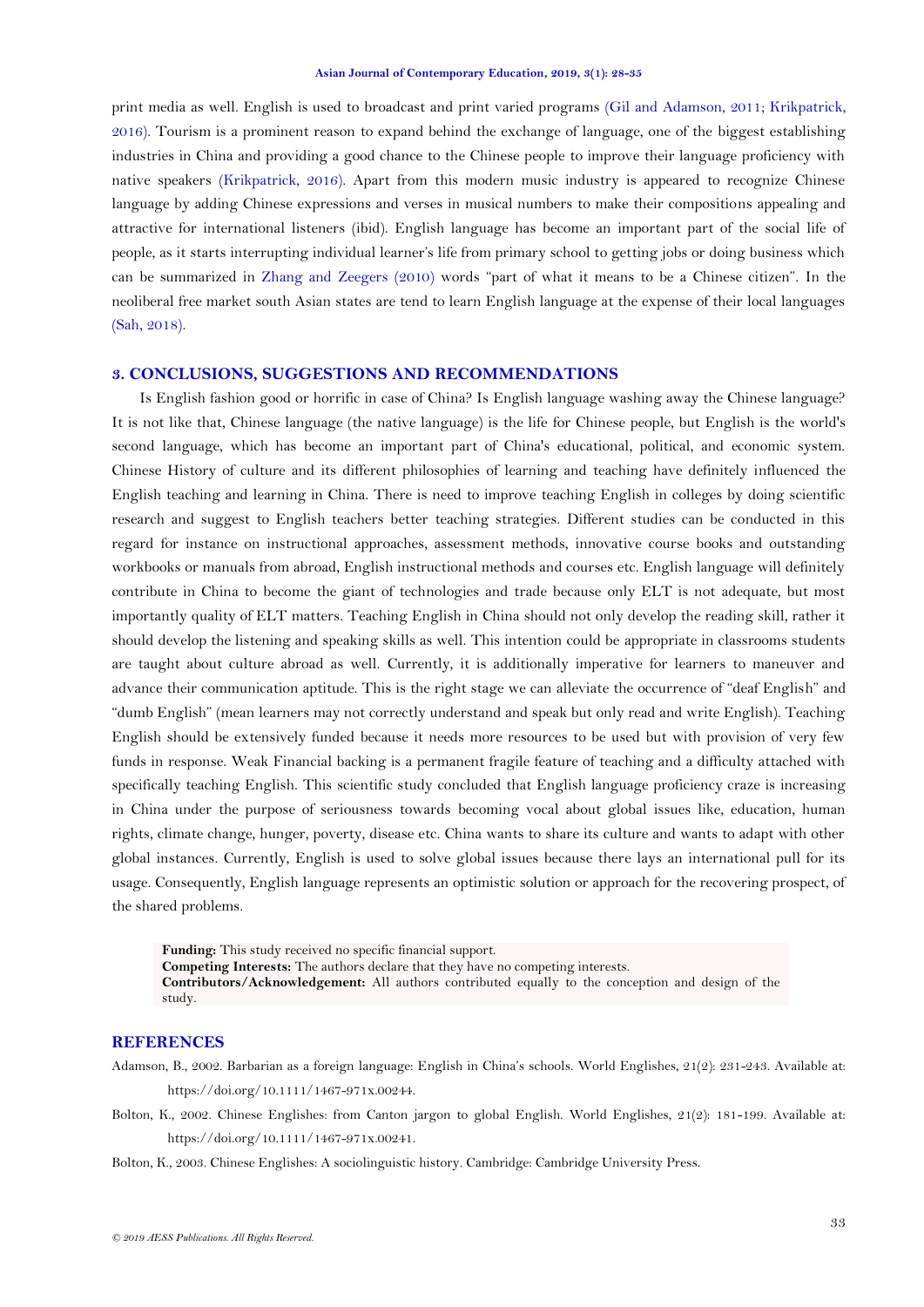#### **Asian Journal of Contemporary Education, 2019, 3(1): 28-35**

<span id="page-6-6"></span>Bolton, K. and D. Graddol, 2012. English in China today. English Today, 28(3): 3-9.

- <span id="page-6-9"></span>Bowers, R., 1995. You can never plan the future by the past: Where do we go with English?. In BAMGBOS.E, A.; BANJO, A.; THOMAS, A. (eds.). New Englishes: A West African perspective. Ibadan: Mosuro. pp: 87-112.
- <span id="page-6-11"></span>Boyle, J., 1980. Teaching English as communication to Mainland Chinese. English Language Teaching Journal, 34(4): 298-300. Available at: https://doi.org/10.1093/elt/34.4.298.
- <span id="page-6-1"></span>Cortazzi, M. and L. Jin, 1996. English teaching and learning in China. Language Teaching, 29(2): 61-80.
- <span id="page-6-8"></span>Cowan, J.R., R.L. Light, B.E. Mathews and G.R. Tucker, 1979. English teaching in China: A recent survey. Tesol Quarterly, 13(4): 465-482. Available at: https://doi.org/10.2307/3586442.
- <span id="page-6-12"></span>Fu, K., 1986. Zhongguo Waiyu Jiaoyu Shi [The history of foreign language education in China]. Shanghai: Shanghai Foreign Language Education Press.
- <span id="page-6-22"></span>Gil, J. and B. Adamson, 2011. The English language in Mainland China; A sociolinguistic Profile. In A. Feng (Ed.), English Language education across greater China. Bristol UK: Multilingual Matters. pp: 23-45.
- <span id="page-6-4"></span>Hu, G., 2002. Recent important developments in secondary English-language teaching in the People's Republic of China. Language Culture and Curriculum, 15(1): 30-49. Available at: https://doi.org/10.1080/07908310208666631.
- <span id="page-6-19"></span>Hu, G. and L. Alsagoff, 2010. A Public policy perspective on English medium instruction in China. Journal of Multilingual and Multcultural Development, 31(4): 365-382. Available at: https://doi.org/10.1080/01434632.2010.489950.
- <span id="page-6-18"></span>Hui, D., 2001. The globalisation of the English language: Reflections on the teaching of English in China. International Education Journal, 2(4): 126-133.
- <span id="page-6-16"></span>Jiancheng, Q., 2010. On the development of the English language education and training market in China. Asia Pacific Journal of Business and Management, 1(2): 1-7.
- <span id="page-6-20"></span>Kirkpatrick, A., 2014. The language (s) of HE: EMI and/or ELF and/or multilingualism? The Asian Journal of Applied Linguistics, 1(1): 4-15.
- <span id="page-6-0"></span>Krikpatrick, R., 2016. English language education language policy in Asia. Switzerland: Language Policy, Springer International Publishing AG. pp: 388.
- <span id="page-6-7"></span>Lam, A., 2002. English in education in China: Policy changes and learners" experiences. World Englishes, 21(2): 245-256. Available at: https://doi.org/10.1111/1467-971x.00245.
- <span id="page-6-14"></span>Lin, L., 2005. English education in present-day China. Asian/Pacific Book Development, 33(2): 8-9.
- <span id="page-6-3"></span>Maley, A., 1995. English 2000: The landmark review of the use, teaching and learning of English in the People's Republic of China. Manchester, England: The British Council.
- <span id="page-6-17"></span>Maoying, X., 2003. Affective factors and college English teaching in China. Foreign Languages and Their Teaching, 3: 23-26.
- <span id="page-6-21"></span>Montgomery, S.L., 2013. Does science need a global language? English and future of research. Chicago, IL: The University of Chicago Press.
- <span id="page-6-13"></span>Neave, G., 2000. Introductions in higher education. In G. R. Teasdale & Z. M. Rhea (Eds)., Oxford, England, Pergamon: Local Knowledge and Wisdom in Higher Education.
- <span id="page-6-5"></span>Pavlik, A., 2012. Teaching English languge learners from China. Honors Theses & Capstones, 69. University of New Hampshire.
- <span id="page-6-10"></span>Price, R., 1971. English teaching in China (Changes in Teaching Methods, 1960–66). ELT Journal, 26(1): 71-83. Available at: https://doi.org/10.1093/elt/xxvi.1.71.
- <span id="page-6-2"></span>Ross, H., 1992. Foreign language education as a barometer of modernization. In: Hayhoe, R., Ed., Education and Modernization: The Chinese Experience. Oxford: Pergamon. pp: 239-254.
- <span id="page-6-23"></span>Sah, P.K., 2018. English language education policy in Asia. Journal of Multilingual and Multicultural Development, 39(3): 287- 288. Available at: 10.1080/01434632.2017.1307046.
- <span id="page-6-15"></span>Ward, T., B. Barr, M. Chai, D. Hua, X. Kong and H. Lu, 1995. A crane among the chickens? Evaluating a training programme for English teachers in China. Shanghai: Shanghai Foreign Language Education Press.